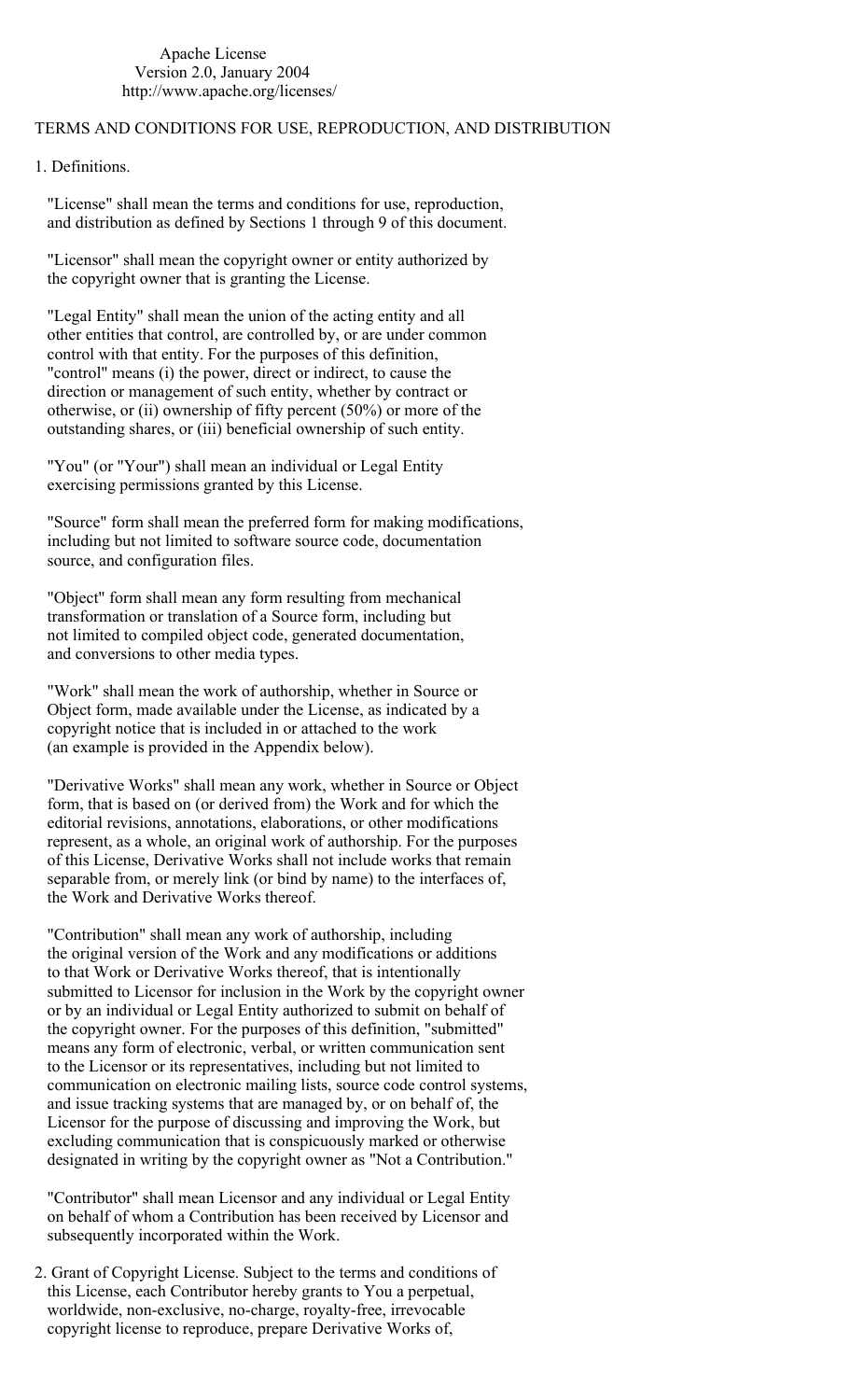publicly display, publicly perform, sublicense, and distribute the Work and such Derivative Works in Source or Object form.

- 3. Grant of Patent License. Subject to the terms and conditions of this License, each Contributor hereby grants to You a perpetual, worldwide, non-exclusive, no-charge, royalty-free, irrevocable (except as stated in this section) patent license to make, have made, use, offer to sell, sell, import, and otherwise transfer the Work, where such license applies only to those patent claims licensable by such Contributor that are necessarily infringed by their Contribution(s) alone or by combination of their Contribution(s) with the Work to which such Contribution(s) was submitted. If You institute patent litigation against any entity (including a cross-claim or counterclaim in a lawsuit) alleging that the Work or a Contribution incorporated within the Work constitutes direct or contributory patent infringement, then any patent licenses granted to You under this License for that Work shall terminate as of the date such litigation is filed.
- 4. Redistribution. You may reproduce and distribute copies of the Work or Derivative Works thereof in any medium, with or without modifications, and in Source or Object form, provided that You meet the following conditions:
	- (a) You must give any other recipients of the Work or Derivative Works a copy of this License; and
	- (b) You must cause any modified files to carry prominent notices stating that You changed the files; and
	- (c) You must retain, in the Source form of any Derivative Works that You distribute, all copyright, patent, trademark, and attribution notices from the Source form of the Work, excluding those notices that do not pertain to any part of the Derivative Works; and
	- (d) If the Work includes a "NOTICE" text file as part of its distribution, then any Derivative Works that You distribute must include a readable copy of the attribution notices contained within such NOTICE file, excluding those notices that do not pertain to any part of the Derivative Works, in at least one of the following places: within a NOTICE text file distributed as part of the Derivative Works; within the Source form or documentation, if provided along with the Derivative Works; or, within a display generated by the Derivative Works, if and wherever such third-party notices normally appear. The contents of the NOTICE file are for informational purposes only and do not modify the License. You may add Your own attribution notices within Derivative Works that You distribute, alongside or as an addendum to the NOTICE text from the Work, provided that such additional attribution notices cannot be construed as modifying the License.

 You may add Your own copyright statement to Your modifications and may provide additional or different license terms and conditions for use, reproduction, or distribution of Your modifications, or for any such Derivative Works as a whole, provided Your use, reproduction, and distribution of the Work otherwise complies with the conditions stated in this License.

- 5. Submission of Contributions. Unless You explicitly state otherwise, any Contribution intentionally submitted for inclusion in the Work by You to the Licensor shall be under the terms and conditions of this License, without any additional terms or conditions. Notwithstanding the above, nothing herein shall supersede or modify the terms of any separate license agreement you may have executed with Licensor regarding such Contributions.
- 6. Trademarks. This License does not grant permission to use the trade names, trademarks, service marks, or product names of the Licensor,